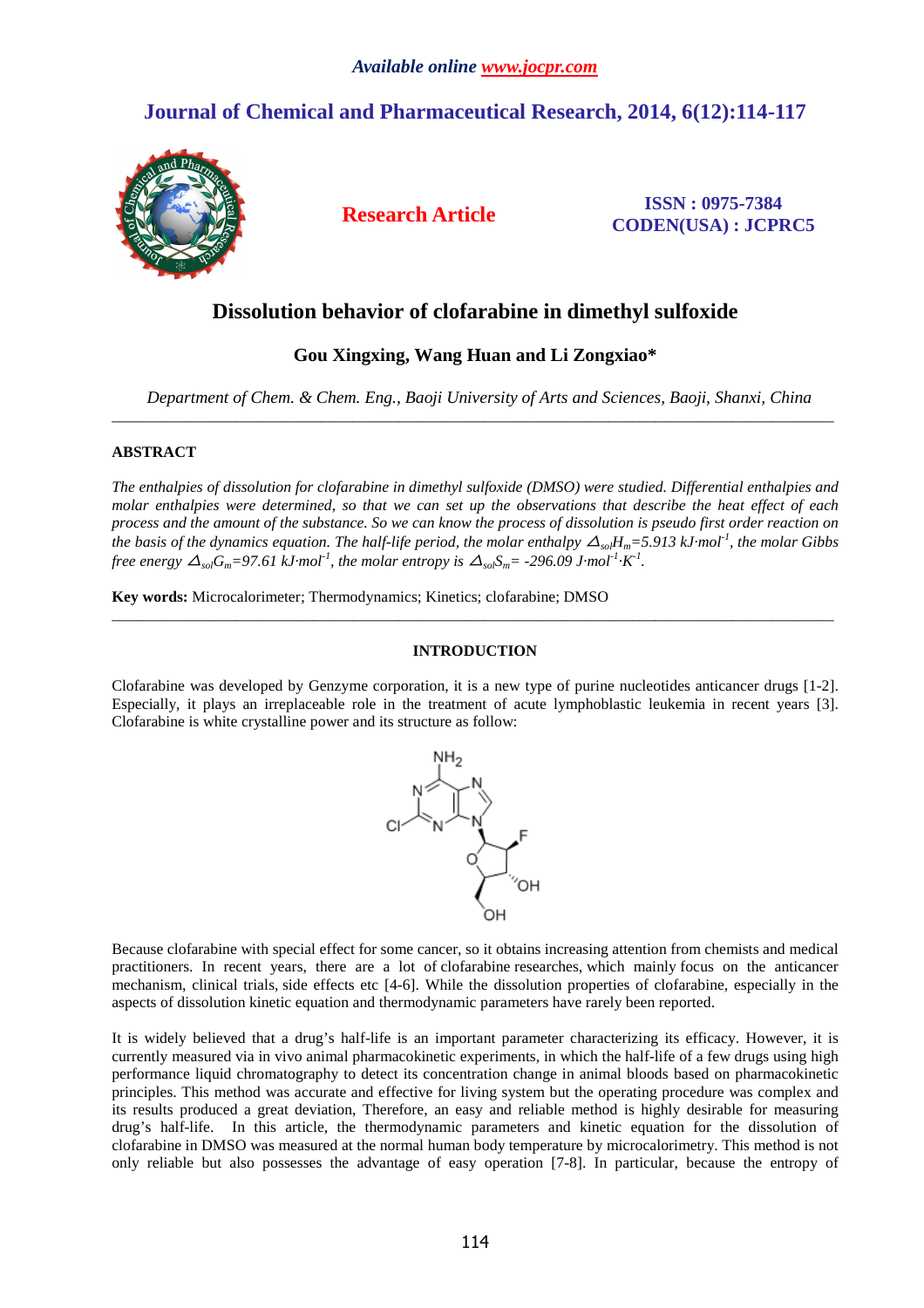dissolution was achieved, the order of degree (distribution states) as well as the thermodynamic stability of systems can also be deduced. This study could provide a theoretical reference for the clinical applications of clofarabine.

*\_\_\_\_\_\_\_\_\_\_\_\_\_\_\_\_\_\_\_\_\_\_\_\_\_\_\_\_\_\_\_\_\_\_\_\_\_\_\_\_\_\_\_\_\_\_\_\_\_\_\_\_\_\_\_\_\_\_\_\_\_\_\_\_\_\_\_\_\_\_\_\_\_\_\_\_\_\_*

## **EXPERIMENTAL SECTION**

### **Material**

Clofarabine (99.9%, Shanghai Ziyi Reagent Corporation), dimethyl sulfoxide (DMSO) (analytical grade).

#### **Equipment and conditions**

The experiment was performed using a C80CSEVOL microcalorimeter (Setaram Company, France), the microcalorimeter was calibrated by the Joule effect, and its sensitivity was  $(64.62\pm0.04)$  uV mW<sup>-1</sup> at 309.65K. The enthalpy of dissolution of KCl (spectrum purity) in distilled water (about 20 mg/2.000 g) measured at 278.15K was 17.535 kJ·mol<sup>-1</sup>, which was in excellent accordance with the literature value of 17.545kJ·mol<sup>-1</sup>, proving that the device for measuring the enthalpy used in this study was reliable. Electronic balance (AB135-S).

### **Experimental Methods**

The certain amounts of clofarabine(9.99 mg、20.43mg、24.99 mg、30.08 mg、34.94 mg) were dissolved in 1.50 ml of dimethyl sulfoxide (DMSO) at 309.65 K under atmospheric pressure, respectively. The enthalpy change during the process of dissolution was detected by the C80CSEVOL microcalorimeter.

#### **RESULTS AND DISCUSSION**

#### **Thermodynamics Behavior of Dissolution of clofarabine in DMSO**

The dissolution of clofarabine in dimethyl sulfoxide at 309.65 K is exothermic process. It can be seen from Fig.1.



**Fig. 1 The dissolution process curve of clofarabine in 1.50 ml DMSO** 

Table 1 shows the experimental data obtained from the typical thermogram curve of the dissolution with different masses of clofarabine in 1.50 ml dimethyl sulfoxide.

| Sample amount(mg) | $n/10^{-3}$ mol | O/mJ  | $\Delta_{sol}H_m/kJ$ mol <sup>-1</sup> |
|-------------------|-----------------|-------|----------------------------------------|
| 9.99              | 0.03290         | 196.3 | 5.967                                  |
| 20.43             | 0.06727         | 406.4 | 6.041                                  |
| 24.99             | 0.08229         | 482.7 | 5.866                                  |
| 30.08             | 0.09905         | 577.9 | 5.834                                  |
| 34.94             | 0.11506         | 673.9 | 5.857                                  |
| Average           |                 |       | 5.913                                  |

**Table 1 The dissolution enthalpy of clofarabine in 1.50 ml DMSO** 

*n* is the amount of clofarabine, Q is the heat effect of the process and  $\Delta_{sol}H_m$  is the molar enthalpy

We can see from Table 1, the concentration of the solvent has little impact on the values of the molar enthalpy  $(\Delta_{sol}H_m)$  at 309.65 K. So the average value of  $\Delta_{sol}H_m$  can represent the molar enthalpy of infinitely dilute solution at 309.65 K.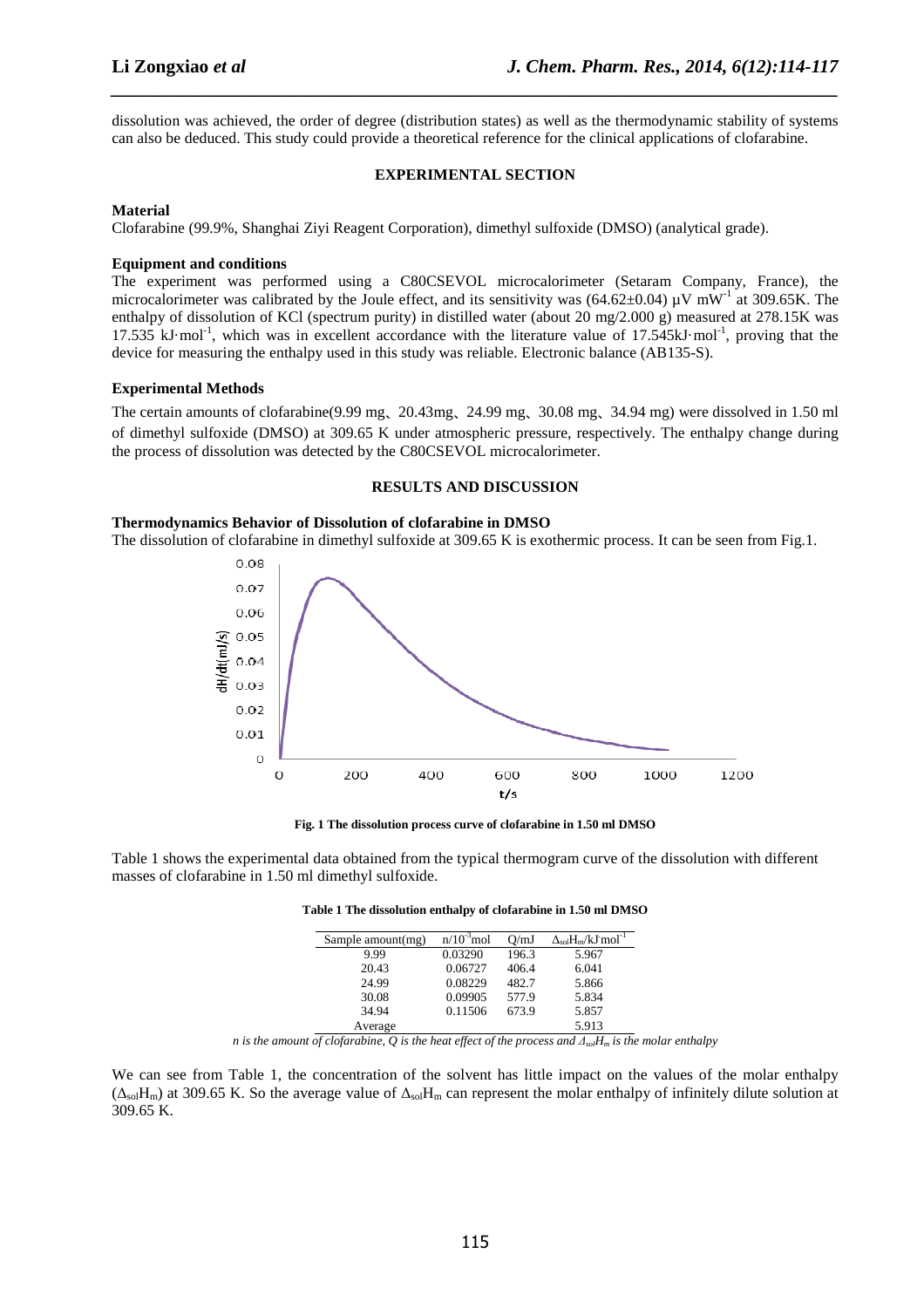

*\_\_\_\_\_\_\_\_\_\_\_\_\_\_\_\_\_\_\_\_\_\_\_\_\_\_\_\_\_\_\_\_\_\_\_\_\_\_\_\_\_\_\_\_\_\_\_\_\_\_\_\_\_\_\_\_\_\_\_\_\_\_\_\_\_\_\_\_\_\_\_\_\_\_\_\_\_\_*

**Fig .2 Relationship between the amount of clofarabine (n) dissolved in DMSO and the heat Q**

Liner curve (Fig.2) was generated from the released heats (Q) and sample masses, and the corresponding liner equation is shown as Eq.1:

$$
Q = 5766.8n + 10.055 \t r = 0.9996 \t (1)
$$

The above equation shows that the mass of clofarabine and heat Q have very good liner relationships, so the calculated molar enthalpy change from Eq.1 was measured, and its value is  $5.78 \text{ kJ} \text{ mol}^{-1}$ .

#### **Kinetics of Dissolution process of clofarabine in DMSO**

The dissolution rates of clofarabine in dimethyl sulfoxide can be described by Eqs.2 and 3, then substituting (3) into (2), we get Eq.4.

$$
da/dt = kf(a) \tag{2}
$$

$$
f(\alpha) = (1 - \alpha)^n \tag{3}
$$

$$
\frac{d\alpha}{dt} = k(1-\alpha)^n\tag{4}
$$

Substituting  $\alpha = \frac{H_t}{H}$ 0  $=\frac{H}{H}$  $\alpha = \frac{H_0}{H_0}$  into Eq.4. After achieving a logarithmic converter:

$$
\ln[\frac{1}{H_0}(\frac{dH_t}{dt})_i] = \ln k + n \ln[1 - (\frac{H_t}{H_0})_i] \quad i = 1, 2, \cdots, L
$$
 (5)

In these equations,  $\alpha$  is the conversion degree;  $f(\alpha)$  is the kinetic function; H<sub>t</sub> represents the heat at time *t*;  $H_0$  is the heat of the whole process; *k* is the rate at which clofarabine is dissolved in dimethyl sulfoxide; *n* is the reaction order, and *L* is the counting index. The obtained values of *n* and *lnk* are listed in Table 2.

**Table 2 The reaction series n and lnk of clofarabine dissolved in1.50 ml dimethyl sulfoxide at 309.65 K** 

| m/mg    | n      | $Lnk/s^{-1}$ | $\mathbb{R}^2$ |
|---------|--------|--------------|----------------|
| 9.99    | 0.6641 | $-8.202$     | 0.9997         |
| 20.43   | 0.7547 | $-8.5629$    | 0.9995         |
| 24.99   | 0.8466 | $-8.4527$    | 0.9998         |
| 30.08   | 0.8525 | $-8.5579$    | 0.9996         |
| 34.94   | 0.7963 | $-8.3051$    | 0.9998         |
| Average | 0.7828 | $-8.4161$    |                |

The kinetic equation of the dissolution process of clofarabine in DMSO is

$$
\frac{d\alpha}{dt} = 10^{-3.66} \times (1 - \alpha)^{0.78}
$$